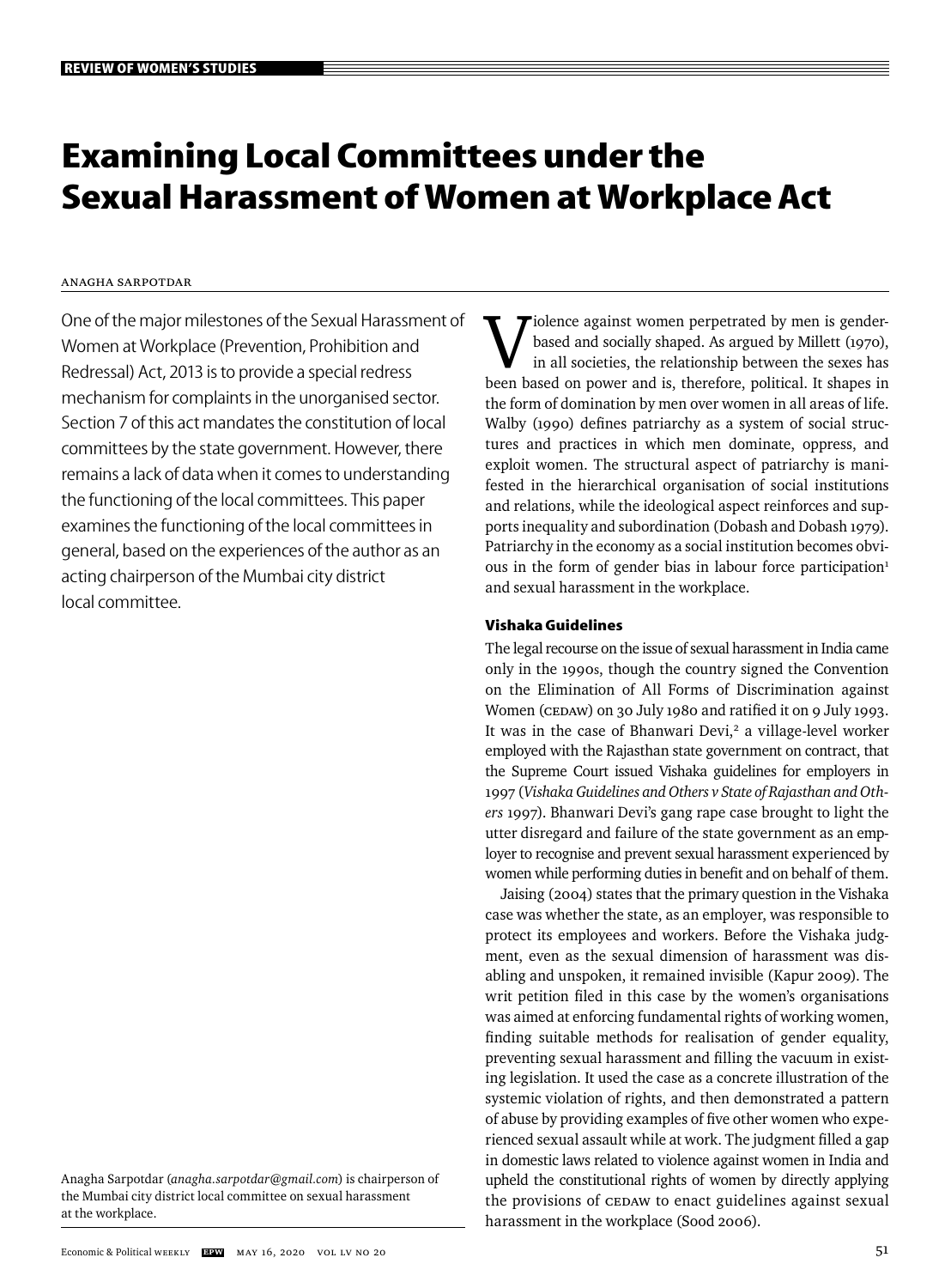In other words, the Constitution and international obligations became the basis for legislation against sexual harassment in India. The judgment drew from Articles 14 (fundamental right to equality before the law and equal protection of the laws), 15 (right to non-discrimination on grounds, including of sex), 19 (fundamental freedoms), and 21 (right to life and liberty) of the Constitution that are violated in the cases of sexual harassment. Article 14 was interpreted from the point of view of gender equality, which meant that women have a right to work with dignity, and they are to be protected from sexual harassment. Using Article 15, sexual harassment was seen as discrimination based on sex. Article 19  $(1)(g)$ , which guarantees equal opportunity to all citizens to practise any profession or carry on any occupation, trade, or business, was seen to be violated. It was observed that a climate of male domination often exists in places of employment, and sexual harassment vitiates a safe working environment for women. Read with Article 21, it implied that no person will be deprived of life or personal liberty at the workplace.

Article 42 in the Constitution, which calls upon the state to provide for just and humane conditions of work, laid the foundation for future measures and legal remedies against sexual harassment at the workplace. The Vishaka judgment recognised that sexual harassment violated the constitutional guarantee of gender equality, and women's fundamental rights to live with dignity, to personal liberty, and to carry on any occupation. Along with fundamental rights, the directive principles regarding securing just and humane conditions of work and maternity relief, and the fundamental duty imposed on all Indian citizens to renounce practises that are derogatory to the dignity of women were also referred to by the Court.

Undoubtedly, the Vishaka judgment initiated a discourse in India on sexual harassment at the workplace and benefitted women by reconfirming their right to a safe working environment. It proposed to provide a gender-friendly atmosphere for women at work, by providing a redress mechanism within the workplace in the form of a complaints committee. It was envisaged that a committee consisting of employees and one external member would conduct hearings to address the complaints related to sexual harassment within an organisation. However, one of the major drawbacks of the Vishaka guidelines was that they failed to address sexual harassment of women prevalent in the unorganised sector (D'Souza 2005). The guidelines largely benefitted taxpaying or licenced organisations in the organised sector that follow labour laws, one of which is the legal provision related to sexual harassment (Roy Ghatak 2017). Within a few years of its coming into existence, it was a known fact that it was difficult to implement the Vishaka guidelines, which placed the onus of protecting working women from sexual harassment on the employer and focused on the internal resolution of complaints in the unorganised sector setting, as these are "enterprises whose activities are not regulated under any legal provision or do not maintain any regular accounts" (Salve 2013).

## **The 2013 Act for the Unorganised Sector**

In the organised sector, a lack of will of the employers and insensitive functioning of the committees formed under the Vishaka guidelines remained an issue (Chaudhuri 2006; CII 2005; CFTI 2010; Dasgupta 2001; Dutta 2019; Lawyers Collective 2002; SARDI 1999). The women's movement had seen more than a decade of prolonged struggle and dialogue with the government to address low compliance to the Vishaka guidelines by employers and problems associated with the functioning of internal committees (ICs) in the organised sector, along with their limited implementation in the unorganised sector. This resulted in the enactment of the Sexual Harassment of Women at Workplace (Prevention, Prohibition and Redressal)

| Economic&PoliticalWEEKLY<br><b>Review of Urban Affairs</b><br><b>November 30, 2019</b>                                                                                                                                                                                                                                                                                                                                                                                                |                                                                                                                                                                                                   |
|---------------------------------------------------------------------------------------------------------------------------------------------------------------------------------------------------------------------------------------------------------------------------------------------------------------------------------------------------------------------------------------------------------------------------------------------------------------------------------------|---------------------------------------------------------------------------------------------------------------------------------------------------------------------------------------------------|
| The Lives of Waste and Pollution<br>Becoming Waste: Three Moments in the Life of Landfills in Mumbai City<br>Urban Waste and the Human-Animal Interface in Delhi<br>From Balmikis to Bengalis: The 'Casteification' of Muslims in Delhi's Informal Garbage Economy<br>Numbing Machines: Manual Scavenging's Reconstitution in 21st-century Bengaluru<br>Neo-liberalising Inclusion? Waste Picking, Data Activism, and the State<br>The Colonial Roots of India's Air Pollution Crisis | — Amita Baviskar, Vinay Gidwani<br>— Shireen Mirza<br>—Nishant Kumar, Aparajita Singh, Barbara Harriss-White<br>—Dana Kornberg<br>-Shreyas Sreenath<br>— Harsha Anantharaman<br>—D Asher Ghertner |
| For copies write to:<br>Circulation Manager,<br><b>Economic &amp; Political Weekly,</b><br>320–322, A to Z Industrial Estate, Ganpatrao Kadam Marg, Lower Parel, Mumbai 400 013.<br>email: circulation@epw.in                                                                                                                                                                                                                                                                         |                                                                                                                                                                                                   |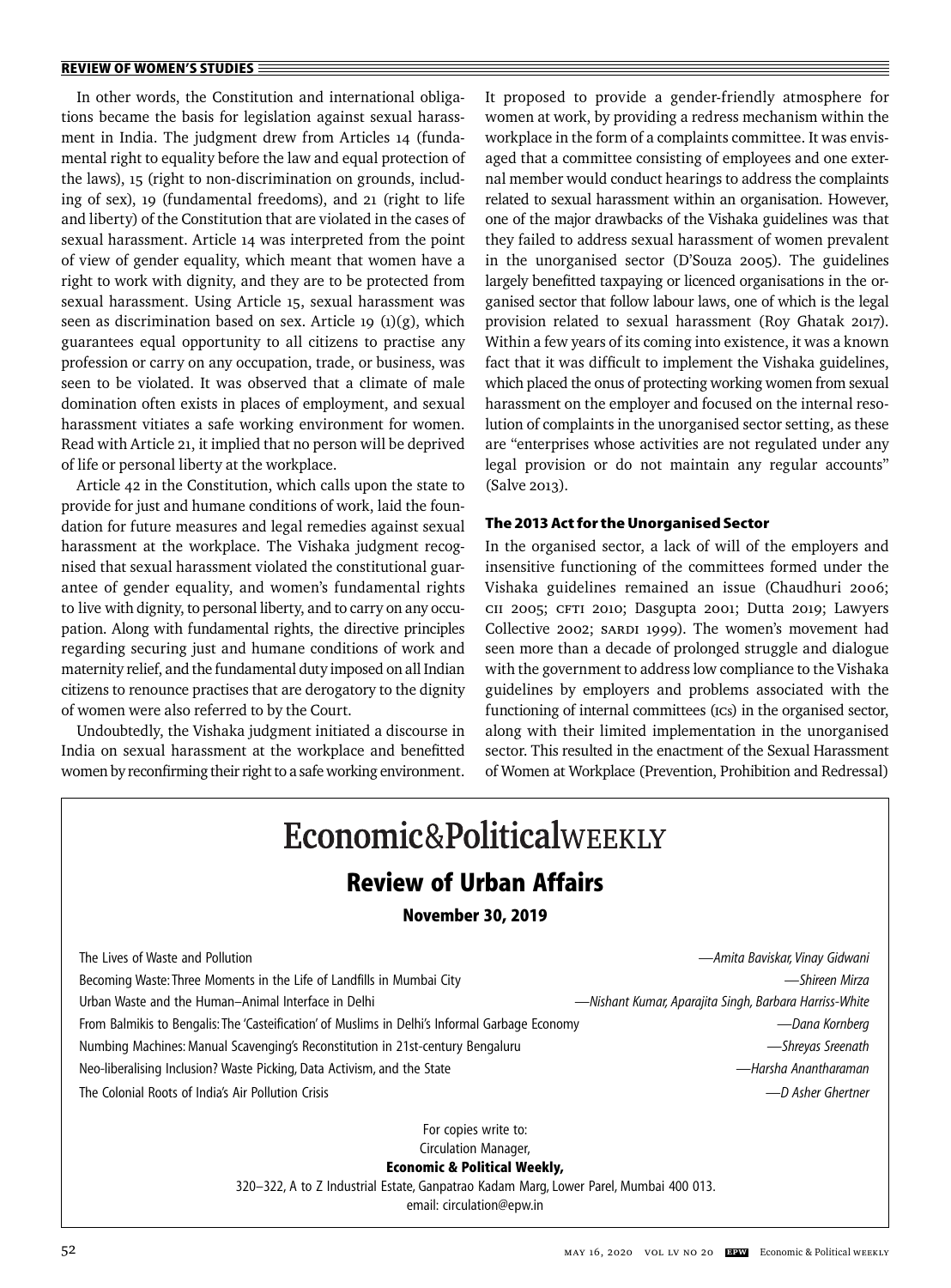Act, 2013 (hereinafter referred to as the 2013 act). The act came into force on 9 December 2013. As the title suggests, it is a gender-specific legislation for women, in recognition of unequal power relations at workplaces. This was an explicit form of affirmative action under Article  $15(3)$  of the Constitution, which allows the state to enact special legislations for women.

Section 2 (p) of the 2013 act defines the unorganised sector as a workplace that engages less than 10 workers, while the domestic worker has been specifically defined as per Section 2 (e). Another definition that captures the essence of this sector is: the unorganised sector is one in which women do arduous work as wage earners, piece-rate workers, casual labour, paid and unpaid family labour, whose economic and social conditions are dismal (National Commission on Self Employed Women and Women in the Unorganised Sector 1988). In the present times, when there are differing statistics on employment in the unorganised sector of India—the Economic Survey of India 2018–19 puts it at 93%, and as per a NITI Aayog strategy document, it is 85% (Mohanty 2019)—it is understood that 95% of employed women are engaged in the unorganised sector (GCNI and Deloitte 2019). Further, it is found that sexual harassment of women in the unorganised sector is rampant and widespread (Datta 2012; Neeta and Mazumdar 2010; Social and Rural Research Institute 2012; Yugantar Education Society 2003).

Section 7 of the 2013 Act mandates the constitution of a local committee (LC) at the district level for addressing complaints coming from the unorganised sector. In keeping with the nature of the sector, it is important to delve into the efficacy and efficiency of the LCs. LC members are to be nominated by the district officer (DO) who is either the district collector or a deputy collector as per Section 5 of the act. In Maharashtra, deputy collectors are notified as DOs, and their activities are coordinated by the state government's Department of Women and Child Development (DWCD). Since the jurisdiction of the LC is an entire district as per Section 6(3) of the 2013 act, and it works closely with the government machinery, it yields considerable power in comparison with an IC whose powers are restricted to only the concerned organisation.

However, in the public domain, the information available is limited only to the constitution of the LCs across India, which is also skewed in nature. There is a dearth of information about their functioning (Chhibber and Mahajan 2018; Mittal 2018; PTI 2018). Against this backdrop, this paper examines the working of the LCs. It argues that the functioning of the LCs is fraught with difficulties that originate in the provisions of the act and, thus, are system generated. The paper seeks to strategically analyse the strengths, challenges, opportunities, and risks associated with the functioning of the LCs. In writing this paper, the author has drawn upon her own experience and insights gained in working as a member and chairperson of the LC of Mumbai city district.3 Due to the non-availability of research data and/or official statistics by the central government regarding the functioning of LCs, and legal restriction regarding disclosure of case-related details, the author has depended on individual experience spanning from 2015 to

early 2020, case laws, and secondary sources, including reports published in the print media.

## **Functioning of LCs**

The strengths of an LC lie in the powers vested in it by the 2013 act. Under the 2013 act, similar to the IC in each organisation, there is an LC in each district. The LC is the principal mechanism with the power and authority equivalent to a civil court for the resolution of complaints reported from the unorganised sector. On receiving a complaint, at the request of the complainant, the LC can settle the case under Section 10 using its power of conciliation, which can prevent the complainant from being pushed into arduous inquiry procedures that might involve cross-examination and demands for production of evidence to substantiate the complaint.

Traditionally, conciliation is understood as a form of out-ofcourt settlement (Dixit 2019) for concluding disputes between two parties at loggerheads. Conversely, a unique feature of the 2013 act is that conciliation is a formal process recognised under the statute. It is to be carried out by the members of the LC as conciliators in the interest of the complainant on mutually agreed terms, which can range from a verbal warning to the respondent by the LC, verbal apology by the respondent to the complainant, and transfer of either of them and other such related interventions. However, if the complainant is not willing to avail the option of conciliation or if any of the terms of conciliation are violated, the case can be reopened by the LC and moved for an inquiry. For conducting an inquiry as per Section  $11(3)$ , the LC can summon any person before it, enforce their attendance, and record their statement. Additionally, the LC can demand any document from the organisation relevant to the case under inquiry. While the inquiry is pending, the LC can recommend the transfer of either the complainant or the respondent, recommend special paid leave for the complainant for a maximum period of three months, and prohibit the respondent from evaluating the performance of the complainant.

With respect to complaints reported from the private sector, the LC can recommend a penalty to the DO, who is the appointing authority of the LC. Section 13 of the 2013 act provides for the LC to recommend compensation along with penalty on grounds stated in Section 15, thereby directing the respondents to pay the sum from either their wages or a lumpsum amount. Additionally, if compensation is not paid, the LC can forward the order to the concerned DO for recovery as an arrear of land revenue. Further, in complaints registered by domestic workers, the LC can forward these to the police for registration as per provisions of the Indian Penal Code (IPC).

Such enormous powers vested in the LC indicate that it has a crucial role to play in the prevention and redressal of sexual harassment that occurs in units with less than 10 employees, self-employed professionals, and where the complaint is against an employer, irrespective of the sector. Observations of other LCs and interactions with them indicate that since the LCs are constituted by the district collector and are backed by the district administration, including the district offices of women and child departments, they are aware of the above-mentioned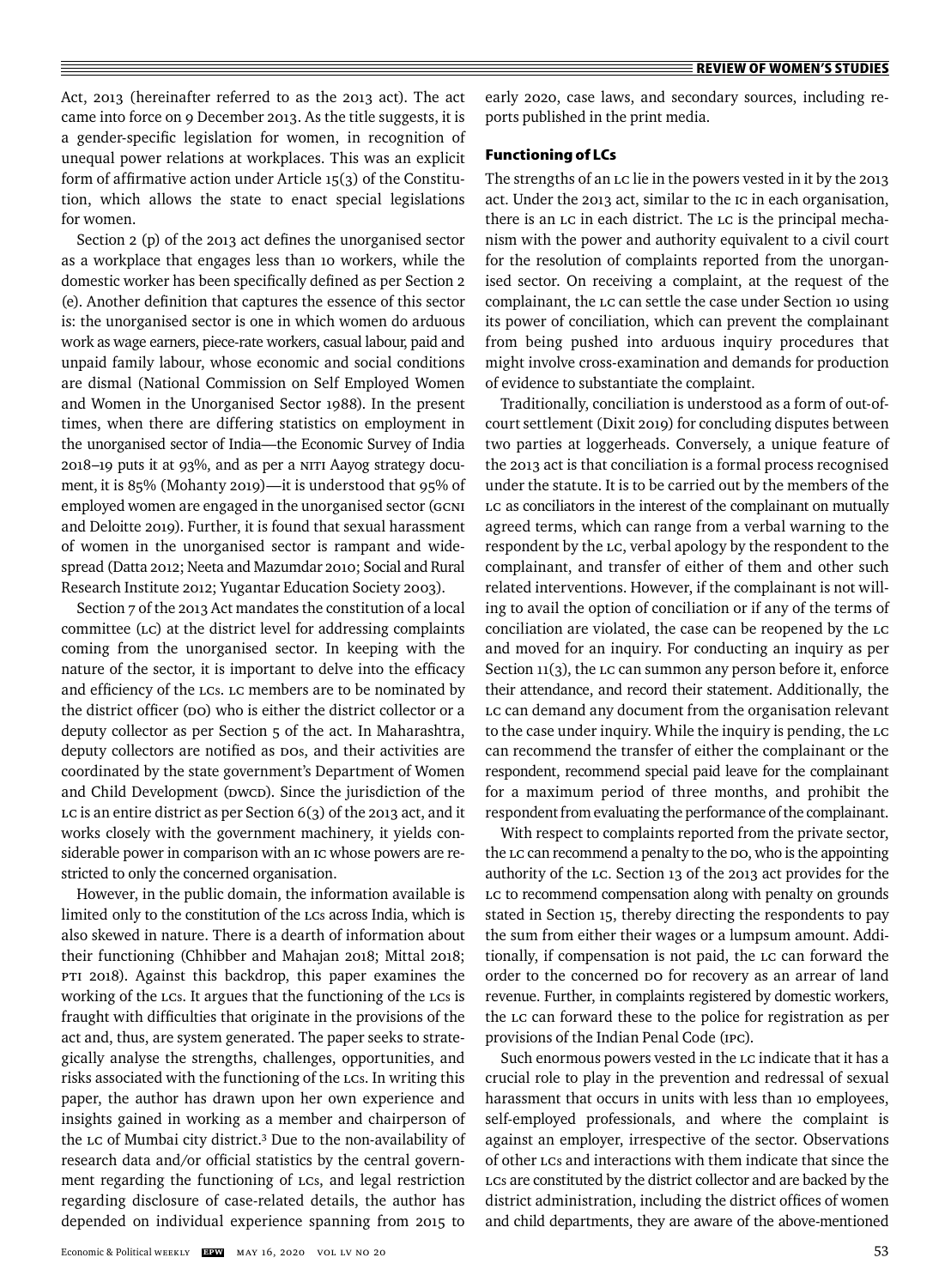powers and exercise them in various ways, which can be understood by the subsequent discussion.

## **Scope of Work**

Sexual harassment at the workplace is unwanted sexually oriented behaviour resulting from unequal gender-based power relations and has serious consequences for the employment of women(Aggarwal 1992; MacKinnon 1979; Stanko 1988). Different reported cases (Mantri 2016; *Scroll.in* 2017; *Times of India* 2017; Vyas and Babar 2015) reveal that whenever the complaint is against a man yielding power in the organisation, there is an invariable failure to protect the career interest of the complainant, leading to their termination or resignation from service (Crasta 2017; Calamur 2017; Dutt 2016; Ganz 2015; *Hindustan Times* 2015; Joseph 2016; Sen 2015; Shukla 2015). Inaction on the part of the employers to act promptly against a powerful respondent and the disregard of such cases by the government pushes complainants to approach external agencies, such as media, police, and the courts for the redressal of their complaints (*Financial Express* 2017; Jha 2017; Kidiyoor 2014; Rai 2017).

ICs in most organisations were earlier either not existent (*Business Standard* 2013), ineffective (Barua 2015) or gave a clean chit to the respondent (Vijayraghavan and Philip 2017). In such circumstances, it is important that the inquiry is conducted by an outside body that is not reporting to the person, so that the possibility of the committee members getting pressurised is considerably less, compared to an IC comprising largely of employees. Section 6 of the 2013 act empowers the LC to conduct an inquiry when the complaint is against the employers of the organised sector. However, in none of the cases reported against persons falling in the category of "employer" was Section 6 invoked and activated. Inquiries were or are being conducted by ICs comprising employees who directly or indirectly report to the respondent (DNA 2017; *Scroll.in* 2017).

However, the issue arises as to who is an employer. While Section 2(g) of the 2013 act states that heads of a department, organisation, undertaking, establishment, enterprise, institution, office, branch or unit, or officer of an appropriate government or local authority is an employer, the interpretation by courts is different. In a 2014 judgment, the Bombay High Court has ruled that respondents working in various capacities, either managerial, administrative, or supervisory, are answerable for any lapse or wrong on their part to the management. They will be considered as "employee," and not "employer" (*Jaya Kodate v Rashtrasant Tukdoji Maharaj Nagpur University* 2014). A major dilemma that arises for the LC is to decide whether the respondent should be considered as an employer, thereby bringing the inquiry within the purview of the LC, or should be considered an employee. In such a situation, it is the discretion of the LC to determine the scope of the inquiry, depending on the facts and circumstances of the case.

Weighing the lack of trust expressed by the complainant in the IC constituted by the employer as the key factor and thus allowing her to testify before the LC is an important decision towards safeguarding the interest of the complainant. In one of the cases dealt with by the Mumbai city LC, complainants refused to appear before the IC formed by the parent ministry for the purpose of inquiry against the head of the institute. Instead, they chose to approach the LC, which was also supported by the LC by taking the case as per the objectives<sup>4</sup> of the 2013 act. However, in 2016, the Mumbai suburb LC dismissed the complaint of sexual harassment registered by a teacher against the principal of the school. Citing *Jaya Kodate v Rashtrasant Tukdoji Maharaj Nagpur University* (2014), the LC states that the principal of the school is not an employer, and therefore, the complaint is not in the purview of the LC. The order further instructs the complainant to approach the IC of the school for grievance redressal. This has left the complainant with no further recourse but to approach the high court against the LC, which is strenuous in terms of time, money, and energy.

#### **Procedure of Inquiry**

After it is established, if the respondent fits the category of the employer, the next issue for the LC to address is the procedure to be followed for inquiry. Section 11(1) of the 2013 act states that the inquiry will be done as per the policy or service rules of the respondent. In this regard, the Department of Personnel and Training (DoPT)<sup>5</sup> notification of 2015 lays down the procedure to be followed by ICs constituted in central government establishments. This can be safely relied upon by the LC as well, per the mandate of the 2013 act. This notification, based on Section 14(2) of Central Civil Services (Classification, Control and Appeal) Rules, 1965 (CCS rules), expects a dual role from the committee. The first is to conduct a preliminary inquiry for procuring a chargesheet from the disciplinary authority, and then holding an elaborate inquiry following service rules. While the procedure appears to be clear and precise, there are serious challenges faced by the LC.

The possibility of the LC getting coerced or manipulated is lesser as compared to an IC. The organisational dynamics known to an IC, but not to an LC, is certain to affect the inquiry in many ways. The LC may still be unable to protect witnesses from coercion, intimidation, threats, and retaliation. This was experienced by the Mumbai city LC when the witnesses refused to cooperate with the LC in a complaint against a senior government officer. The complainant was on the payroll of a vendor who did not allow the LC to write a preliminary report demanding a chargesheet against the respondent, adding to pendency as the case continues to be under discussion. The complainants have limited options. One of them has approached the high court against the government, the employer in this case.

Also, since the LC is located out of the organisation, inquiries can become difficult as the context is little known (Jose 2018). Another area of tension is between the disciplinary authority and the LC. The disciplinary authority, at times, may not cooperate with an outside body. This is particularly so in situations when the LC requests issuance of a chargesheet against an influential respondent who is at a senior position within the organisation. The 2013 act is silent on the course of action to be followed by the LC if there is no response from the disciplinary authority, or if the authority denies the need to draw up a chargesheet against the respondent as per Rule 14(3) of the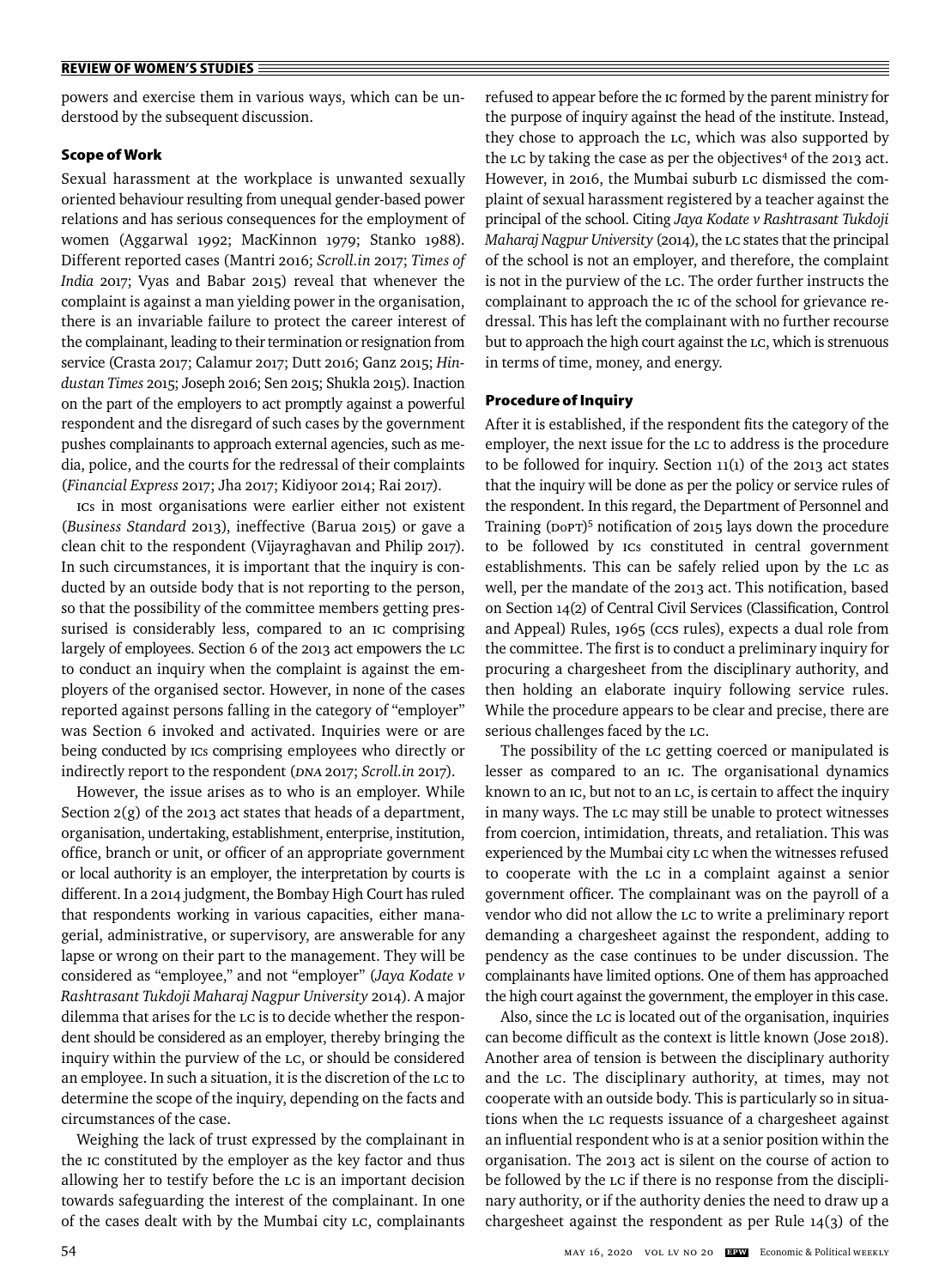$ccs$  rules. As per Rule 14(2), the committee is to be deemed as the inquiring authority appointed by the disciplinary authority of the respondent. The LC may be at loggerheads with a powerful government department or ministry at the state or central level. In a case before the Mumbai city LC, repeated correspondence with a central government ministry yielded no response, leading to loss of time. The LC has been exploring ways to address the issue using strategies other than litigation.

Similar challenges exist for inquiries about employees of the state government. In such contexts, the LC is compelled to follow Maharashtra State Civil Services (Discipline and Appeal) Rules, 1979 (MSCS rules). In a case before the Mumbai city LC, the LC was required to conduct the inquiry as per Rule 8 meant for imposing major penalties on the respondents found guilty of sexual harassment. For organisations falling in the private sector, the inquiry needs to be done as per procedure laid down by Section 7 of the rules under the 2013 act, which mandate inquiry in complaints of sexual harassment as per the principles of natural justice. A slightly more complex situation unfolds if the respondent does not cooperate with the LC, and this might pave the way for litigation, hampering the timeline designated by the 2013 act. This could consequently cause discomfort to the complainant. This was the situation in *Global Health Private Limited v Local Complaints Committee, District Indore and Others* (2019) wherein the respondent—the medical superintendent of Medanta Superspeciality Hospital—refused to cooperate with the LC of Indore district that was then compelled to initiate an inquiry as per the orders of the district administration, due to the absence of an IC constituted by the hospital.

### **Low Reporting of Complaints**

Sexual harassment of women at the workplace has been consistently plagued with low reporting (Alavi 2017; CFTI 2010; Dasgupta 2001; Gole 2017; INBA and Netrika Consulting 2017; Lawyers Collective 2002; Saheli 1998; Sakshi 2001; SARDI 1999; Sharma 2014; Social and Rural Research Institute 2012; Yugantar Education Society 2003). Majority of women do not report sexual harassment for reasons such as lack of confidence in the organisation, including its redressal mechanism, low awareness about laws and procedures, the threat of professional victimisation, and fear of ridicule, stigma and embarrassment. These factors are enhanced and accentuated in the unorganised sector where there is a constant fear of losing one's livelihood and achieving rights is tenuous (Datta 2012), resulting in either low or no reporting of complaints (Jose 2020).

Since no data is available in the public domain in the form of statistics or media reporting regarding awareness sessions conducted by LCs across India, it can comfortably be assumed that awareness generation is not happening at a conspicuous scale. However, this has serious implications, as an absence of awareness generation could be the foremost reason for low or no reporting of sexual harassment. Conversely, low or zero reporting may be used to justify the passive approach taken by the LC. The 2013 act demands a broadening of its scope from being an idle body waiting to receive complaints to one that proactively undertakes prevention initiatives. Generating

awareness about the rights of women employees guaranteed by law and raising their confidence to report incidents of sexual harassment is an important component of the LC's work. This will help break the silence around the issue and enhance the reporting of sexual harassment. However, most Lcs, including in Mumbai city and suburbs, have not been able to do outreach programmes due to a lack of monetary support from the central and the state governments that is mandated under Section 8 of the 2013 act.

#### **Opportunities**

It is important to note that in May 2016, there was an amendment to the 2013 act, which renamed the local complaints committee as the LC. This amendment implies that the LC is no longer conceived to be only a complaint resolving mechanism. It should work proactively at awareness generation about the rights of women employees in order to fulfil a key objective of the 2013 act in the prevention of sexual harassment. Prevention campaigns would be helpful in breaking the silence around the issue and enhance reporting of sexual harassment. Practically, the LC has the district government machinery backing it, which provides it a wide scope and reach. Compared to an IC, the LC has wide coverage, as its jurisdiction expands to the whole of the district as per Section 6(3) of the 2013 act.

It is pertinent to mention that the Mumbai city LC has drawn up a plan to build alliances with trade unions, workers' collectives, women's groups and organisations and various boards created for workers in the unorganised sector for generating awareness about its existence and on the issue of sexual harassment. However, it is at a formative stage due to lack of funds. Additionally, it is in the process of drafting recommendations to the state government for better implementation of the 2013 act. With trained social workers, lawyers and women's rights activists active in the district, the LC is in an enviable position to recommend actionable measures to the district administration. An interaction with a member of the Pune LC reveals that it, along with women's groups, has drafted a state-level policy for all LCs across the state, which is yet to be formalised.

Another possible area of intervention for the LCs is to receive complaints of sexual harassment against self-employed professionals, more specifically, in instances where the complainant is averse to registering a police complaint. In a reported complaint against a paramedic, the Mumbai city LC was able to obtain a letter of apology as a penalty for posting sexually coloured messages to a university student who sought treatment from him.

## **Risks**

The risks can be deduced from court orders and media reports and from the gap in documenting LCs' functioning. A prominent one is with regard to the use of Section 14 under the 2013 act by the LC. Section  $14(1)$  of the 2013 act states that if the LC concludes that the complaint was false and registered with a malicious intent, it can recommend action against the woman to the DO or the employer. The Gurugram LC used this provision and allowed a public display of its order regarding a false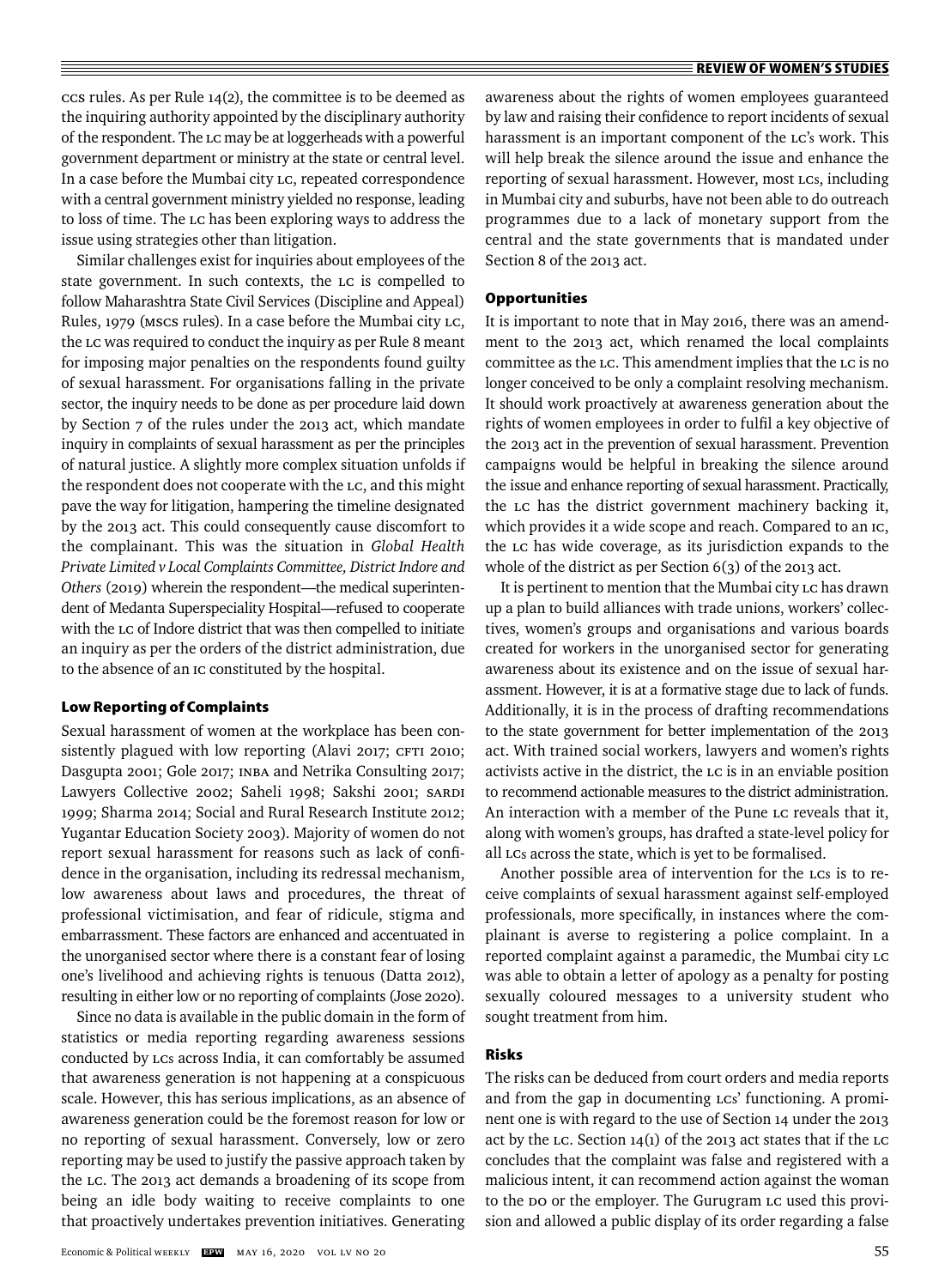complaint on a website. This order carries the LC's recommendation of issuing a written warning to the complainant. It mentions that the penalty was recommended for misleading it, on the basis of findings that there was a disparity between statements by the complainant to the LC and to the company's IC, including the length of the interval in reporting incidents of sexual harassment (*Shoneekapoor.com* 2018).

This is only one illustration that has come to public knowledge, while there is a lack of nationwide data available with respect to false complaints reported to the LCs. However, it can be stated that the arbitrary use of Section 14 by the LC, such as in the above case, without deeper thought, can discourage and frighten potential complainants from reporting incidents of sexual harassment. It is imperative for the LC to understand that complainants may not always be able to provide direct evidence in support of their complaint. Rather, it is clarified by Section  $14(1)$  of the 2013 act that the mere inability to substantiate a complaint or provide adequate proof does not falsify the complaint. Hence, it is important for the LC as well as the IC to be clear about the thin line of distinction between the complainant's inability to prove a case and their deliberate falsity with malicious intent. Such a provision could act as a trap for the LC members if they do not understand the stealthy, private and subtle nature of sexual harassment and the hesitation on part of witnesses to depose before a formal mechanism such as the LC. Coupled with the prevailing context of low reporting of complaints, the impact of such a provision gets exacerbated.

An LC order within the jurisdiction of Delhi dismissed a complaint without inquiring into its merits, because it was lodged beyond the limitation period of three months as stipulated by Section 9(1) of the 2013 act. This order of dismissal was set aside by the Delhi High Court in 2019 (Banka 2019). While the court directed the LC to hear the complainant, the point to be noted is that Section  $9(1)$  allows the LC to condone the delay by three months by recording reasons for the same, provided it is satisfied by the explanation submitted by the complainant for the delay in registering a complaint. The LC needs to interpret such sections in the 2013 act in a liberal manner considering ground-level issues that prevent women from reporting sexual harassment and by acknowledging the inevitable existence of hierarchy and power inequalities at a workplace, and the enormous courage it takes on the part of women to register a complaint. The LC ought not to dismiss complaints for exceeding the limitation period in a mechanical manner and, instead, delve deeper into the reasons for delayed reporting.

In another instance of mechanical treatment of complaints, an LC in Karnataka dismissed a complaint, stating that the said complaint did not fall within its jurisdiction, without citing reasons. In 2015, the Karnataka High Court set aside this order and directed the LC to issue an order recording reasons as required by Section 7 of the 2013 act, or else proceed with inquiry into the complaint (CLPR 2015). It appears that the LC was not able to issue a reasoned decision.

In addition to the mechanical treatment of complaints, the LCs sometimes overstep the limits of their legal mandate. The DO has a legal mandate to monitor the timely submission of annual reports (Section 20), while the overall compliance is to be regulated by the appropriate government as per Section 23 of the act. In one instance, the Gurugram LC exceeded its jurisdiction by issuing notices to private sector organisations instructing them to file reports regarding compliance to the 2013 act (*BW People.in* 2018). Additionally, it appears that the Hyderabad LC dealt with a complaint from an organisation having more than 10 employees, falling within the purview of IC as per the 2013 act ( *New Indian Express* 2020). These are instances of misplaced overzealousness of LCs due to a lack of understanding of the limits of their legal mandate.

## **Moving Forward**

Working on the social and legal aspects of sexual harassment since 2005 has provided the author glimpses into struggles waged by women complainants for the realisation of their rights. These struggles are more difficult in the unorganised sector, with high casual labour that does intermittent jobs at extremely low wages or with uneconomical returns. There is a total lack of job security and social security benefits in the unorganised sector. The areas of exploitation are high, resulting in long hours, unsatisfactory work conditions, and occupational health hazards (National Commission on Self Employed Women and Women in the Unorganised Sector 1988).

The 2013 act is pertinent in this context as it is a social legislation to prevent and redress sexual harassment. Social legislations are an active process of preventing or changing the wrong course in society, with an aim to empower groups that are disadvantaged (Fairchild 1944; Gangrade 1978). The Vishaka guidelines and the 2013 act as well as their application to the unorganised sector are outcomes of a long-standing struggle by women's groups and organisations. The faulty implementation of the 2013 act in the unorganised sector will be damaging and regressive.

A grim scenario can be avoided by strengthening the LCs and providing them with adequate budgetary, infrastructural and logistical support. An adequate budget is crucial for the LC to fulfil its broad mandate of working at the preventive level, proactively through awareness-raising activities. This will not only empower LCs but also motivate women to lodge complaints of sexual harassment. The government would do well to document the functioning of LCs across the country in terms of their composition, nature of complaints received, orders issued, time taken for issuing orders, and other such related aspects. Gathering quantitative as well as qualitative data with regard to Lcs' functioning, and focusing both on their efficiency and efficacy, is crucial.

In conclusion, the 2013 act definitely has the potential to carry forward the process of shifting power relations at work, as initiated by the Vishaka guidelines of 1997. This can happen provided the act is implemented in its spirit in the unorganised sector. As stated by Douglas (1993), only if we are seriously committed to ending the widespread violence and injustice in society at individual, collective, and institutional levels can the structures and forces that maintain and reproduce a patriarchal system be contested and transformed.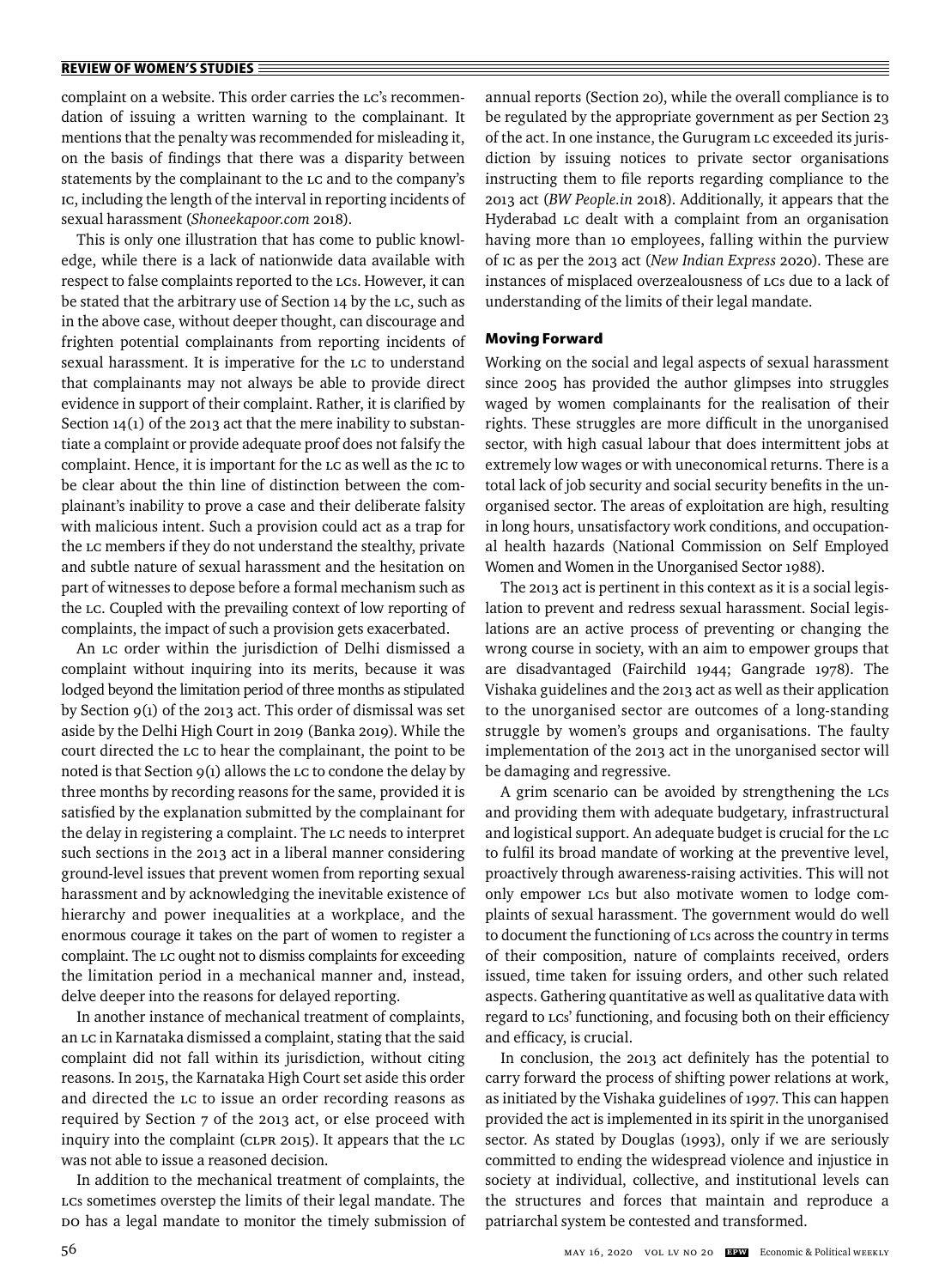# Notes

- Female labour force participation in India has declined from 34% in 2006 to 24.8% in 2020, according to United Nations Global Compact (UNGC) India study (GCNI and Deloitte 2019).
- 2 In 1985, Bhanwari Devi was selected and trained as Saathin (woman village level worker) under the Women Development Programme by the Government of Rajasthan. In 1992, as part of the state government campaign against child marriage, Bhanwari Devi attempted to stop the marriage of a one-year-old girl in a Gujjar family. Men from the community retaliated and punished her by intimidating her with sexual harassment, threats, imposing a socio-economic boycott on her family, which finally resulted in five men raping her in the presence of her husband. She faced numerous obstacles in her attempts to seek justice. Police were reluctant to record her statement or carry out an investigation, and doctors at two government health facilities refused to conduct a proper medical examination. Subsequently, the men were acquitted by the sessions court. The court said, a man could not possibly have participated in a gang rape with and in the presence of his nephew, Bhanwari Devi could be lying that she was gang-raped as her medical examination happened 52 hours after the incident and that her husband could not possibly have watched passively as his wife was being gang-raped because he had taken marriage vows which bound him to protect her. In 1992, under the collective name "Vishakha," a public interest petition was filed in the Supreme Court of India by women's organisations and groups against the State of Rajasthan, its Women and Child Welfare Department, its Department of Social Welfare, and the Union of India. The case was cited as an instance of sexual harassment in the context of work and it was said that in the absence of legislation on sexual harassment at workplace, women were left vulnerable and their rights unprotected.
- The metropolis of Mumbai is divided into two districts, that is, Mumbai city and Mumbai suburbs. Consequently it has two LCs.
- To provide protection against sexual harassment to women at the workplace, and for the prevention and redressal of complaints of sexual harassment.
- 5 Office Memorandum F No 11013/2/2014-Estt (A-III) of 2015, Ministry of Personnel, Public Grievances and Pensions, Department of Personnel and Training (DoPT), Government of India, North Block, New Delhi.

#### **REFERENCES**

- Aggarwal, A (1992): *Sexual Harassment: A Guide for Understanding and Prevention*, Butterworths: Toronto.
- Alavi, A M (2017): "Most Women Still Don't Report Sexual Harassment at Work: Study," *Hindustan Times*, 4 January, http://www.hindustantimes. com/delhi/most-women-still-don-t-report-sexual-harassment-at-work-study/story-8Efvy-12aScvKBsAkoAxy2I.html.
- Banka, R (2019): "Delhi High Court Sets Aside LCC's Order on Sexual Harassment Complaint," *Hindustan Times*, 6 February, https:// www.hindustantimes.com/delhi-news/delhihigh-court -sets-aside-lcc-s-order-on-sexual-ha rassment-complaint/story-GhTqBORhMOy8 SWUczabBBP.html.
- Barua, R (2015): "Exclusive: Pachauri Harassment Survivor Shares Her Ordeal," *Quint*, 27 July, https://www.thequint.com/india/2015/07/24/

exclusive-pachauri-was-given-a-pleasant-sendoff-not-sacked.

- *Business Standard* (2013): "Tarun Tejpal Steps Down for 6 Months as Editor of Tehelka," 20 November, http://www.business-standard.com/article/current-affairs/tarun-tejpal-steps-downfor-6-months-as-editor-of-tehelka-113112000997\_1.html.
- *BW People.in* (2018): "#MeToo: 3,000 Gurgaon Firms to Come Under Administrative Scanner, , 2 November, http://bwpeople.businessworld. in/article/-MeToo-3-000-Gurgaon-firms-tocome-under-administrative-scanner/02-11-20 18-163576/.
- Calamur, J (2017): "TVF Calls Allegations against Arunabh Kumar 'False', Promises 'Severe Justice,'" *DNA*, 13 March, http://www.dnaindia.com/entertainment/report-dna-exclusive-tvf-ceoarunabh-kumar-rubbishes-allegations-of-sexual-harassment-2351358.
- CFTI (2010): "The Workplace Sexual Harassment Survey," Centre for Transforming India, New Delhi.
- Chaudhuri, P (2006): "Sexual Harassment at Workplace: Experiences of Women in the Health Sector," Health and Population Innovation Fellowship Programme Working Paper, No 1, Population Council, New Delhi.
- Chhibber, D and N Mahajan (2018): "Who Safeguards Women's Right to a Safe Workplace? A Study of Local Committees Across India Using RTI Data," Research Report, Martha Farrell Foundation and PRIA International Academy.
- CII (2005): *Understanding the Levels of Women Empowerment in the Workplace: A Study*, New Delhi: Confederation of Indian Industries.
- CLPR (2015): "Mrs Anita Ravindra vs Sexual Harassment Complaints Committee and Others," Centre for Law & Policy Research, 2 November, https://clpr.org.in/litigation/mrs-anita-ravindra-vs-sexual-harassment-complaints-committee-and-ors/.
- Crasta, R (2017): "Scoop Whoop Reveals Private Emails of Complainant in Sexual Harassment Case," *Catch*, 13 April, http://www.catchnews. com/india-news/tvf-2-former-employee-accuses-scoopwhoop-co-founder-of-sexual-assault-57486.html.
- Dasgupta, R (2001): *Politics of Silence: Sexual Harassment at Workplace,* Kolkata: Sanhita.
- Datta, B (2012): *Nine Degrees of Justice: New Perspectives on Violence Against Women in India,*  New Delhi: Zubaan.
- Dixit, S (2019): "A Critical Study of Principles and Procedure of Conciliation under Arbitration and Conciliation Act 1996," *Legal Service India.com*, http://www.legalservicesindia.com/article/ 725/Principles-&-Procedure-of-conciliation-under-Arbitration-&-Conciliation-Act-1996.html.
- *DNA* (2017): "TVF Forms a Committee to Probe Sexual Harassment," 14 March, http://www. dnaindia.com/india/report-tvf-forms-committee-to-probe-sexual-harassment-against-itsfounder-2352580.
- Dobash, R P and R E Dobash (1979): *Violence against Wives,* New York: The Free Press.
- Douglas, P (1993): "Men=Violence: A Pro-feminist Perspective on Dismantling the Masculine Equation," paper presented at the Second National Conference on Violence, Australian Institute of Criminology, Canberra, Australia, 15–18 June.
- D'Souza, F (ed) (2005): *Labouring Domestics and Domesticating Labour: A Survey of Domestic Workers in Delhi and Their Vulnerabilities to Various Forms of Exploitation*, Delhi: Media House.
- Dutt, R (2016): "Here's the Bombshell Resignation Letter of The Taj Hotels Employee Who Alleged Sexual Harassment By the CEO," HuffPost, 11 November, https://www.huffingtonpost.in/2016/11/11/here-s-the-bombshell-

resignation-letter-of-the-taj-hotels-employ\_ a\_ 21604093/.

- Dutta, S S (2019): "Disappointed With ICC, Sexual Harassment Survivors Turn to She-Box," *Indian Express*, 29 July, http://www.newindianexpress. com/nation/2019/jul/29/harassment-victimsturn-to-she-box-2010886.html.
- Fairchild, H P (ed) (1944): *Dictionary of Sociology*, New York: The Philosophical Library.
- *Financial Express* (2017): "FIR against ScoopWhoop Co-founder Suparn Pandey after Woman Staffer Accuses Him of Sexual Harassment, Assault," 12 April, http://www.financialexpress.com/india-news/after-tvfs-arunabh-kumar-fir-against-scoopwhoop-co-founder-suparn-pandey-accuses-him-of-sexual-harassment-and-assault/625119/.
- Gangrade, K D (1978): *Social Legislation in India*, New Delhi: Concept Publishing Company.
- Ganz, K (2015): "What Happens When Women Complain of Sexual Harassment," *Livemint*, 30 June, http://www.livemint.com/Politics/ v8RrlLY5QvAj4JtgRsMhRK/What-happenswhen-women-complain-of-sexual-harassment. html#nav=also\_read.
- GCNI and Deloitte (2019): "Opportunity or Challenge? Empowering Women and Girls in India for the Fourth Industrial Revolution," Report, Global Compact Network India and Deloitte.
- Gole, S Shinde (2017): "They Can't Stop Staring at You," *Times of India*, 12 February, http:// timesofi ndia.indiatimes.com/home/sundaytimes/they-cant-stop-staring-at- you/articleshow/57101713.cms.
- *Hindustan Times* (2015): "Pachauri Case Highlights Plight of Sexual Harassment Victims at Work," 27 February, http://www.hindustantimes.com/ comment/pachauri-case-highlights-plight-ofsexual-harassment-victims-at-work/story-mwwkmeGpUDVVh6lZM9G7FI.html.
- INBA and Netrika Consulting (2017): *Garima: Sexual Harassment at Workplace*, Delhi: Prabhat Books.
- Jaising, I (2004): *Law Relating to Sexual Harassment at Workplace*, New Delhi: Universal Law Publishing Company.
- Jha, A (2017): "Ex-employee Stories Show How TVF's Claims of Workplace Safety May Be Untrue," *Youth Ki Aawaz*, 13 March, https:// www.youthkiawaaz.com/2017/03/arunabhkumar-accused-of-sexual-harassment/.
- Jose, Donita (2018): "Hyderabad: Complaint Committees Fail to Help Women against Sexual Harassment," *New Indian Express*, 16 October, https://www.newindianexpress.com/thesundaystandard/2018/oct/16/hyderabad-complaintcommittees-fail-to-help-women-against-sexualharassment-1886117.html.
- (2020): "80 Per Cent Women in Low-income Jobs in Hyderabad Face Sexual Harassment at Work," *New Indian Express*, 2 March, https:// www.newindianexpress.com/cities/hyderabad/2020/mar/02/80-per-cent-womenin-low-income-jobs-in-hyderabad-face-sexualharassment-at-work-2110868.html.
- Joseph, M (2016): "Just Another Sexual Harassment Story," *HuffPost*, 15 July, http://www.huffingtonpost.in/manu-joseph-/just-another-sexualharas **b** 10316528.html.
- Kapur, N (2009): "Aspirations of Law," http://nainakapur.blogspot.in/2009/03/aspirations-oflaw\_03.html?updated-min=2009-01-01T00: 00:00-08:00&updated-max=2010-01-01T00: 00:00-08:00&max-results=4.
- Kidiyoor, S (2014): "Pay Techie ₹12.5 Lakh For Sacking Her, Karnataka Labour Department Orders US-Based Firm," *Times of India,* 4 November, http://timesofindia.indiatimes.com/city/bengaluru/Pay-techie-Rs-12-5-lakh-for-sacking-her-Karnataka-labour-department-orders-US-basedfirm/articleshow/45034667.cms.